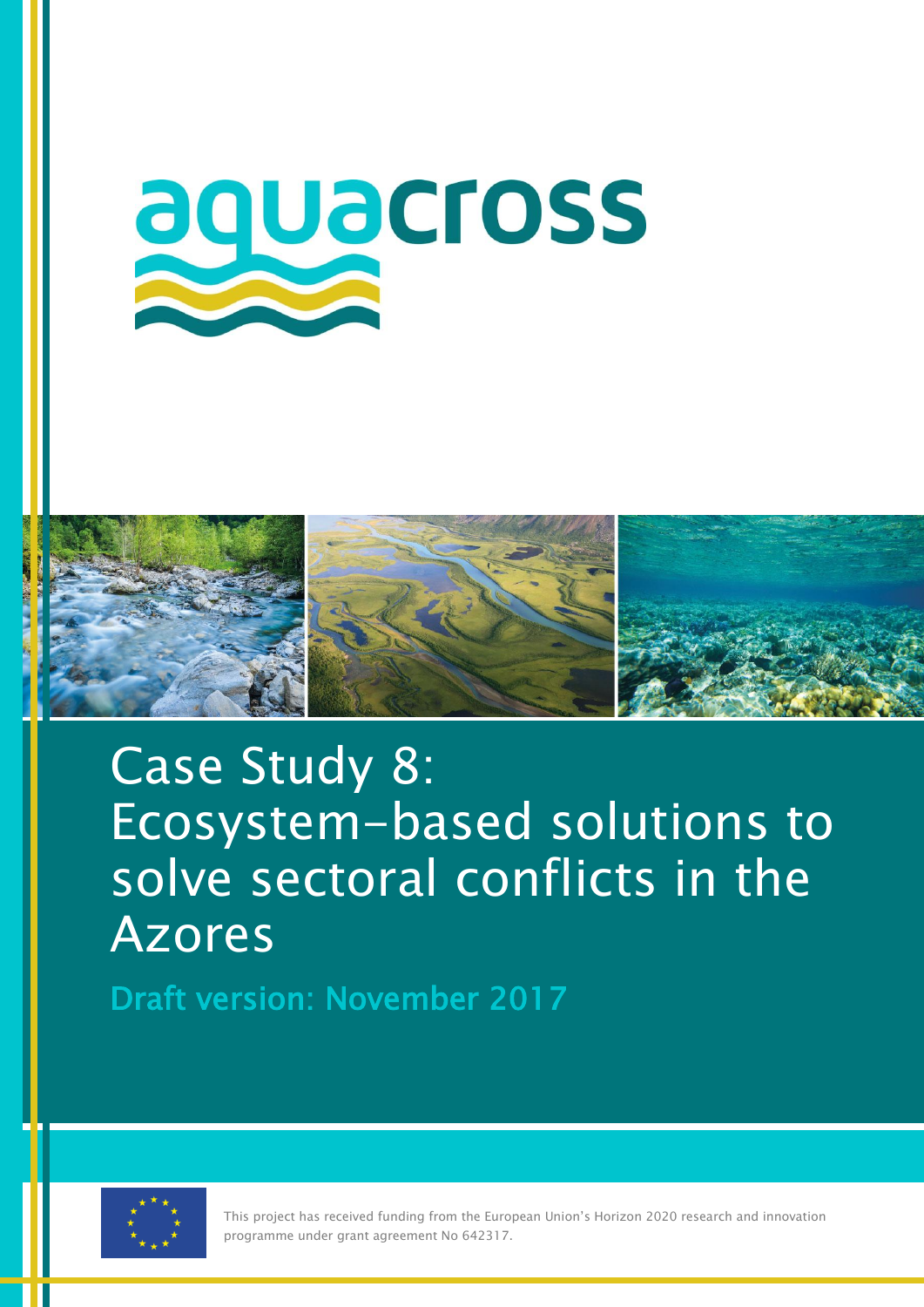## Authors

 Hugh McDonald, Ecologic Institute Ben Boteler, Ecologic Institute Holger Gerdes, Ecologic Institute

Project coordination and editing provided by Ecologic Institute.

Manuscript completed in November 2017 This document is available on the Internet at:

| Document title                | Study 8: Ecosystem-based solutions to solve sectoral conflicts in the<br>Azores |
|-------------------------------|---------------------------------------------------------------------------------|
| <b>Work Package</b>           | WP9                                                                             |
| Document Type Deliverable     |                                                                                 |
| <b>Date</b>                   | November 2017                                                                   |
| Document Status Draft version |                                                                                 |

## Acknowledgments & Disclaimer

This project has received funding from the *European Union's Horizon 2020 research and* innovation programme under grant agreement No 642317.

Neither the European Commission nor any person acting on behalf of the Commission is responsible for the use which might be made of the following information. The views expressed in this publication are the sole responsibility of the author and do not necessarily reflect the views of the European Commission.

Reproduction and translation for non-commercial purposes are authorised, provided the source is acknowledged and the publisher is given prior notice and sent a copy.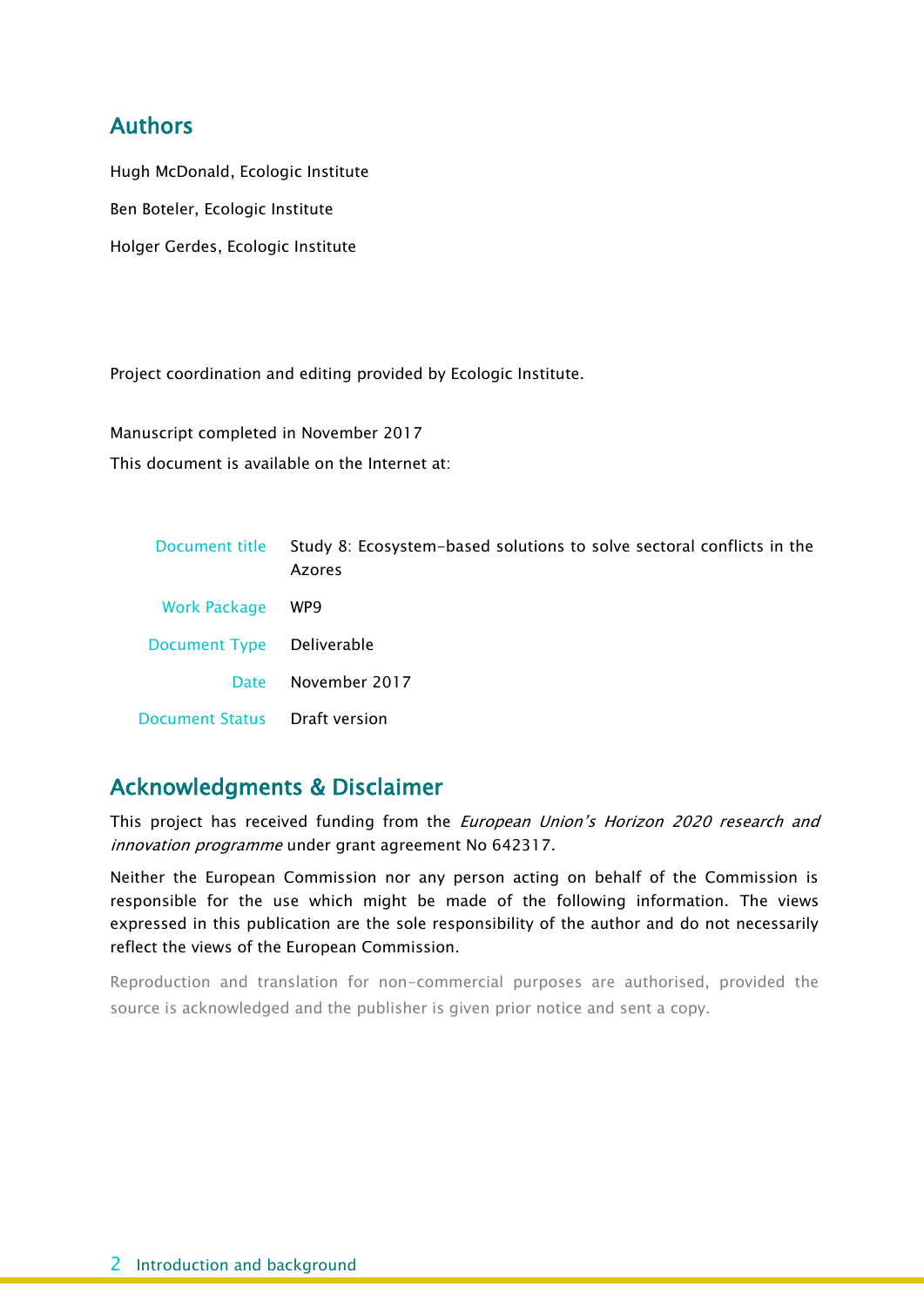## 1 Introduction and background

Marine biodiversity is a key natural resource of the socio-ecological system centred around the Faial-Pico Channel, as it is in the Azores and the EU's Outermost Regions more generally. Local communities as well as visitors benefit from a broad range of ecosystem services, especially fish and recreation, delivered by the marine ecosystems within the archipelago. The Azorean network of Marine Protected Areas (MPAs), of which the Channel is one, have the specific role to support and protect the critical marine ecosystems and the services they provide. However, diverging interests between sectors such as fisheries and tourism place challenges upon policy-makers, administrators, and managers to understand and manage trade-offs.

The objective of this case study is to apply the AQUACROSS Assessment Framework (D3.2) approach to study the Faial-Pico Channel MPA. By doing so, the overarching aim is to understand how applying the Assessment Framework and therefore the concept of Ecosystem Based Management (EBM) can lead to new and alternative management approaches for the improved protection and preservation of aquatic biodiversity.

As part of the application of the AQUACROSS Assessment Framework in the Faial-Pico Channel, this case study is used to investigate how scientific and stakeholder knowledge can be utilised effectively to inform a participatory process as part of an ecosystem-based management approach to MPAs (link to Task 1.1). Scientific and local knowledge all play a crucial role in the process of designing, implementing and managing policies to protect marine ecosystems and their biodiversity. However, effectively communicating and utilising these diverse knowledge sources to inform policy is challenging. Often, relevant scientific knowledge does not reach the relevant audience, or is incomplete or misunderstood and as a consequence may not be fully taken up in the decision-making process or decisions may not be based on the best available scientific knowledge. At the same time, policy and decision-makers may fail to consider, incorporate, or reflect stakeholder knowledge and values.

In addition to testing the AQUACROSS Assessment Framework, this case study also aims to answer the following research questions: What processes or governance structures for an MPA can best enable ecosystem-based management? How can scientific research, including information on economic costs and benefits and their distribution among stakeholder groups, be utilised in a participatory process to help achieve effective and balanced MPA management? What tools are best suited to communicate such knowledge and information to a diverse group of policy makers and stakeholders?

### 1.1 Problem statement

#### **Challenge**

Despite increasing international, Azorean, and local protection for the richly biodiverse Faial-Pico Channel, biodiversity in the MPA continues to be lost, as indicated by falling population indices of target coastal species in the channel (Afonso et al. 2014). Numerous human activities at place in the Channel are placing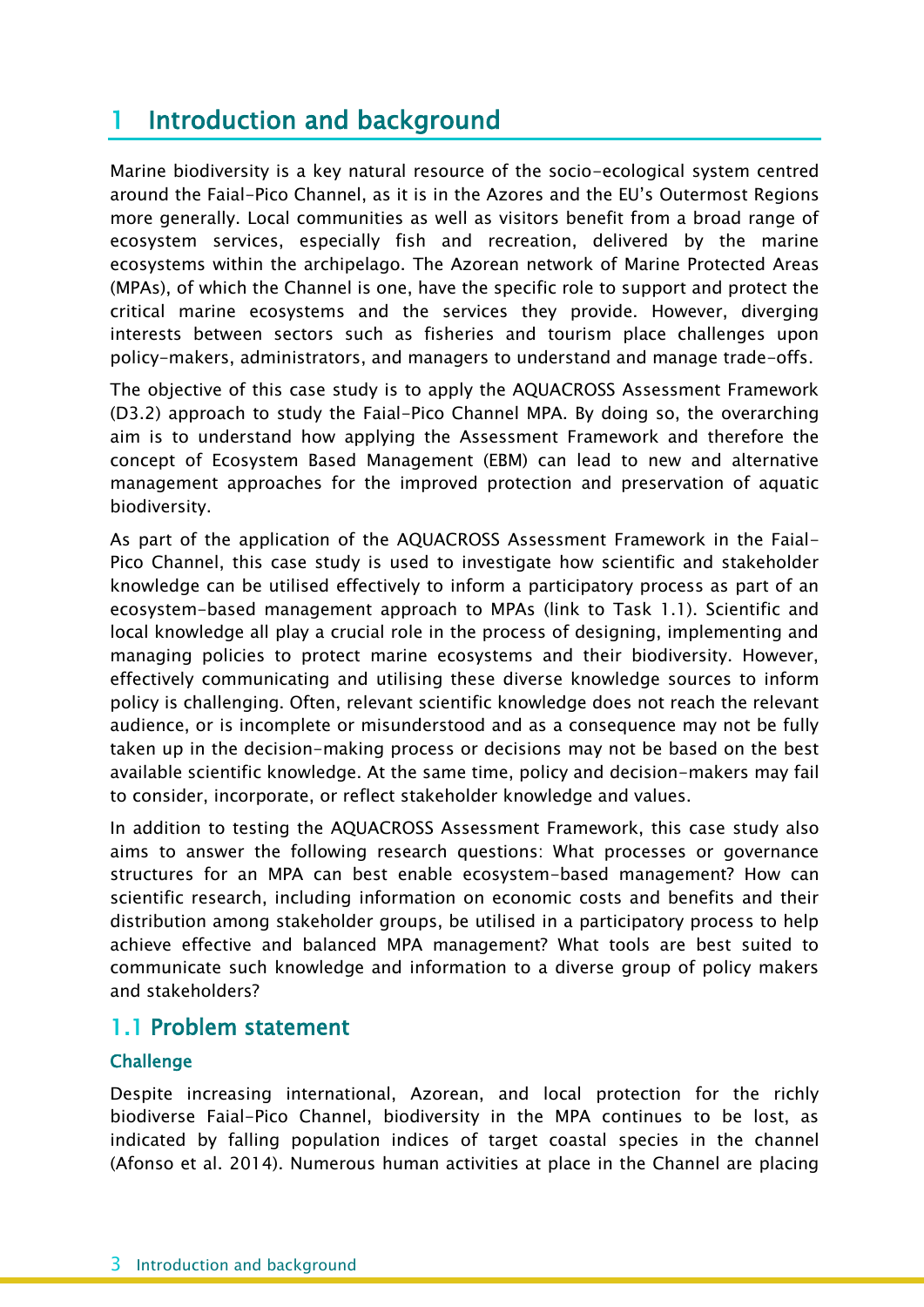pressure on the ecosystem, especially fishing and swiftly increasing tourist numbers. Fishers and tourism operators (including diving operators), value the biodiversity hotspots within the Channel, but have different objectives for how they should be managed. Managing the Channel is complicated by multi-level and overlapping responsibilities, with policy development and enforcement split across the local-level Nature Park of Faial and Nature Park of Pico, and the Azores-level Regional Directorate for Sea Affairs, who must consider local, Azorean, Portuguese, and EU policy targets. Additionally, as evidenced by the policy process that resulted in the 2016 increase in fishing regulations in the channel (Ordinance no. 53/2016), stakeholders such as recreational fishers and tourism operators are not well integrated into policy development. Additionally, there is no formal MPA management plan for the Channel that clearly establishes targets, roles, timelines, monitoring, and enforcement.



Figure 1: Faial-Pico Channel MPA (OSPAR Commission 2016)

#### Spatial characterisation

The case study centres on the Faial-Pico Channel MPA, a 240km<sup>2</sup> marine area situated between the Faial and Pico islands in the Azores. At its widest point, the channel separates the islands by 8km. The channel features a shallow shelf: the average depth at the channel's middle is 45m, relative to depths of 500m at its edge (MarBEF Data System 2006), see figure below.

The Faial-Pico Channel MPA is located in the middle of the Azores, an archipelago of nine volcanic islands located in the North-East Atlantic Ocean. The Azores are dispersed in three clusters over 600 km and positioned approximately 1500 km west of Portugal. They are an autonomous region of Portugal and one of the EU's Outermost Regions. The Azores are surrounded by considerable marine territories, with an Exclusive Economic Zone of 953,633 km2. However, due to the Azores having no continental shelf, only 2.2% of the EEZ is of an easily usable depth of less than 1000m (Ojamaa 2015).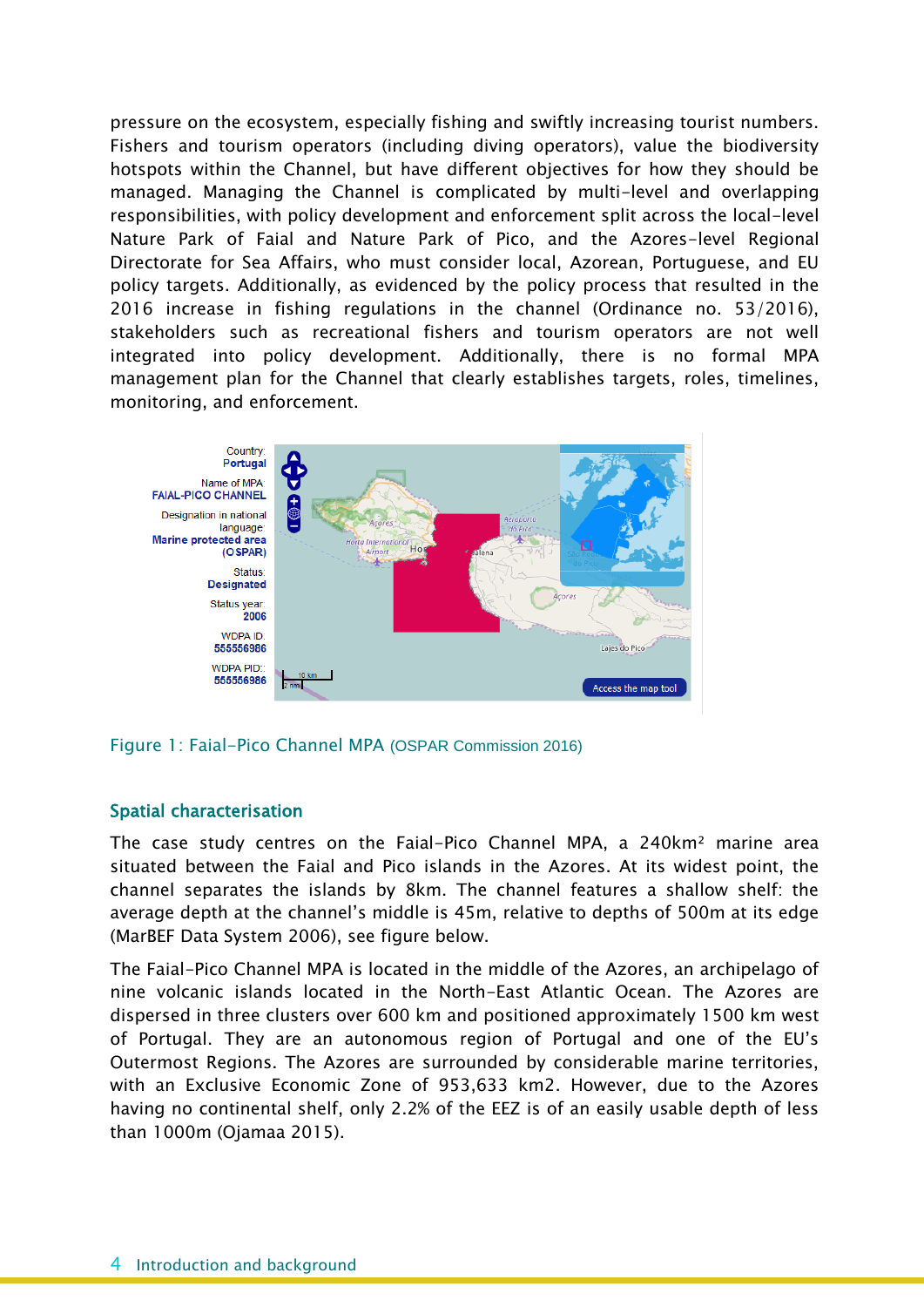As an Outermost Region, the Azores are required to enforce the European acquis communautaire, including all environmental directives. As an autonomous region of Portugal, the Azores have autonomous political and administrative status under the Portuguese Constitution. As such, it has its own regional government and parliament and is responsible for the administrative and political decisions in all sectors with exception of defence and foreign affairs (Benzaken and Renard 2011).

#### Ecosystem characterisation

Macaronesia (which consists of the Azores, Madeira, and the Canary Islands) is rich in biodiversity, with 5,728 endemic species (Madruga, Wallenstein, and Azevedo 2016), and valuable ecosystems that are recognised as of exceptional importance to locals, EU, and the world (Message from Reunion Island 2008). The Pico-Faial Channel MPA itself represents, "the most diverse and representative complex of habitats in the (Azores) archipelago" (MarBEF Data System 2006). Indeed, due to the "large number of species, habitats and ecological processes" at the site, it is one of the best examples of Macaronesian coastal ecosystems in the Azores (OSPAR Commission 2016). Hundreds of species of animals can be found in the MPA. This includes endangered cetaceans such as blue, sei, and minke whales, and common and bottlenose dolphins, endangered commercial fish such as bluefin tuna and the European eel, loggerhead and leatherback turtles, as well as many endemic fish, plants and invertebrates (OSPAR Commission 2016). Additionally, it hosts a number of endangered or threatened marine birds (MarBEF Data System 2006). The protected area features a number of distinctive habitats, including large shallow inlets and bays, reefs, and submerged or partially submerged caves and coral gardens (OSPAR Commission 2016).

Applying the linkage framework developed as part of the AQUACROSS Assessment Framework to the Faial-Pico Channel case study identifies 21 habitat types1, as well as the four mobile biotic groups of fish & cephalopods, mammals, reptiles, and birds. The ecosystems within the Faial-Pico MPA provide a total of 20 ecosystem functions, including production, biogeochemical cycling, and mechanical or physical structuring, that in turn support more than 23 types of ecosystem services, including provisioning (e.g. fish), regulation and maintenance services (e.g. lifecycle maintenance, maintenance of water conditions), and cultural services (e.g. recreational interactions and existence value).

#### Socioeconomic characterization

Faial is 173 km² in size. The island has about 15,000 inhabitants and its main municipal seat is located in its largest city of Horta, on the east of the island. Pico, the larger island at 433km², has a similar sized population. Its largest city is Madalena, which lies across the strait from Horta, on the west side of Pico. The MPA area is used and valued by a number of stakeholders, especially commercial and recreational fishers, divers, and tourists (who swim, fish, snorkel, and dive in the area). The Channel is also crossed by ferries, and the islands are the base of whale and dolphin watching boats, among other users.

 $\overline{a}$ 

<sup>1</sup> Using EUNIS level 3 definitions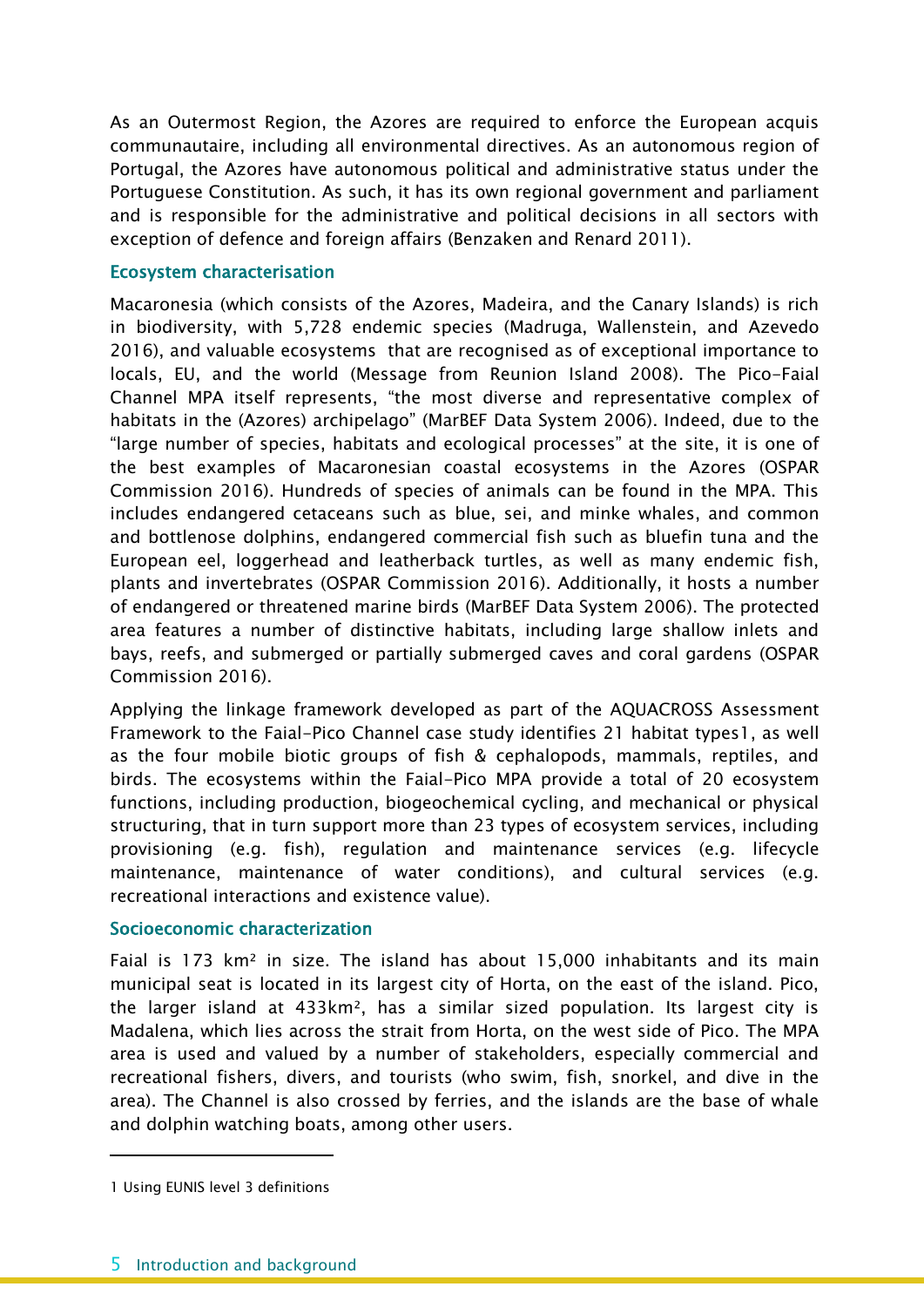Commercial and recreational fishing pressures are a significant threat to the Channel's biodiversity (Diogo and Pereira 2013). Fishing is of great social and traditional importance to the Faial-Pico Channel and the Azores Islands. However, the sector's share of employment in 2015, place fisheries sector employment (including fish processing) between 1500-3,151 people, equivalent to 1.5 -3.2% of the total employed population (Ojamaa 2015; Statistics Portugal 2017)2. The majority of commercial fishing in the Azores is artisanal; 85.5% of boats in the 767 strong fleet are under 12m, with large pelagic fish such as tuna and swordfish, and mackerel important species (STECF 2016). In 2015, total value of landed catch in the Azores was equal to €28 million, equivalent to 0.7% of Azorean Gross Value Added, which is approximately equal to the average nominal catch value of the last 20 years (1995-2015 average =  $\epsilon$ 28.9 million3) (Statistics Portugal 2017). This is relatively high when compared to Portugal, where fishing and aquaculture contribute just 0.18% to national GDP4 (Statistics Portugal 2017).

Recreational fishing is important to the local community in the Faial-Pico region and is also places pressure on the local biodiversity. In terms of annual catch around Faial and Pico (which includes the MPA area), the main recreational fishing activities in the Azores are recreational boat fishing (163t of fish per year), coastal rod fishing from shore (51t), spear fishing (6t), and hand collecting (Diogo and Pereira 2013). In total, the annual recreational catch around Faial and Pico is estimated to be 225t per year, equivalent to 49.5% of the annual commercial catch of the area (Diogo and Pereira 2013). At the 2015 mean value of landed fish for Azores ( $\epsilon$ 3.43/kg)5, this implies that recreational fish catch in the Faial-Pico Channel region is worth approx €780,000, and the local commercial fish catch a similar amount.

Alongside the ongoing fishing pressure, tourism visitors to the Azores and the Faial-Pico Channel – and their demand for use of the MPA areas – is complicating management. Tourism has grown increasingly important in the Azores over the last twenty years. For example, nights spent by tourists in the Azores increased from an annual total of approximately 400,000 as recently as 1995 to almost triple that in 2015, at 1,383,735 nights; in 2015, this equated to 444,140 visitors (at an average stay of 3.6 days) (SREA 2016). Due to the myriad sectors tourism money flows into, it is difficult to calculate total economic impacts. However, as one indicator of the importance, in 2015 total incomes for Azorean hotel establishments (from lodging, restaurants, etc.) were €54 million (a 21% increase on 2014; in 2016 this increased by an additional 30% to €70.7 million).6 In Pico/ Faial, the total income to hotels and rural tourism accommodation was €8.9 million in 2016.7 In 2015, this

<sup>2</sup> Statistics Portugal: own calculations, Fishermen registered at 31 December 2015 in Azores

<sup>3</sup> Statistics Portugal: own calculations, Nominal catch (€) by Landed port and Specie; Annual

<sup>4</sup> Statistics Portugal: own calculations, Gross value added by industry, 2014.

<sup>5</sup> Statistics Portugal: Mean value of fish landed (€/ kg) 2015

<sup>6</sup> Statistics Portugal: own calculations, Total incomes (€) of hotel establishments by Geographic localization (NUTS - 2013); Monthly (2)

<sup>7</sup> Statistics Azores (SREA): Own calculations, Receitas e Despesas das Unidades Hoteleiras da R.A.A., por Ilha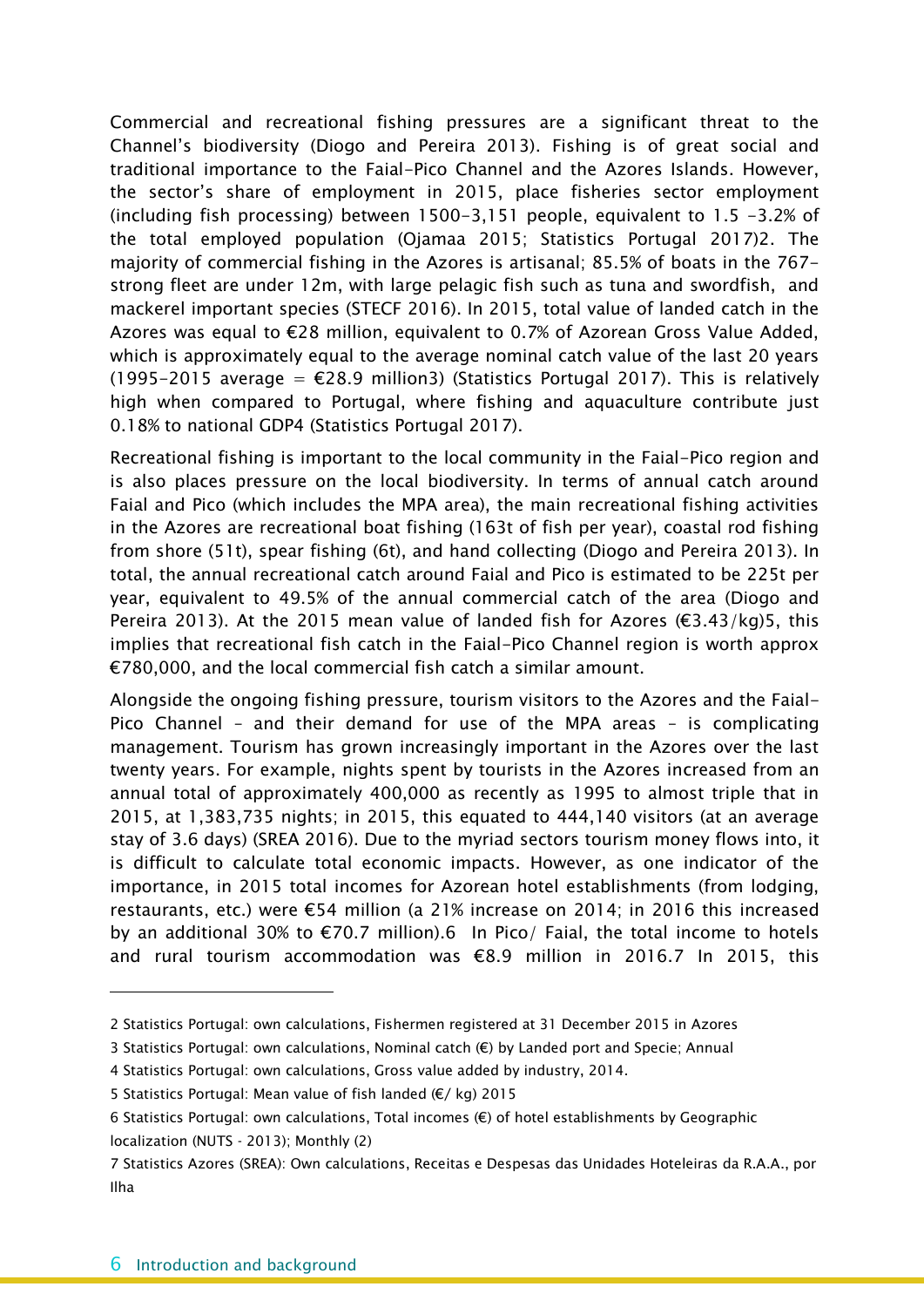accommodation sector directly employed 2366 (2% of the total employed Azorean workforce), an increase of 25% on 2014.8

Coastal recreation activities are a major tourist attraction for the Azores. Important activities include sailing, boat tours, cruise tourism, hiking, whale and dolphin watching, sport fishing and scuba diving (Bentz et al. 2015; Calado et al. 2011). Whale and dolphin watching is limited within the MPA, but scuba diving and sport fishing is important and reliant on the same biodiversity hotspots that fishers value. Calculations suggest that revenue from scuba diving in the Channel is at least  $E1.2 -$ 1.5 million per year.9

Along with fishing and tourism/recreation, other human activities place pressure on the Faial-Pico ecosystem. Applying the AQUACROSS Linkage Framework that was developed as part of the AQUACROSS Assessment Framework identified a total of 26 activities (out of a possible 49 types), including residential and commercial development, environmental management (including dredging and coastal defences), services (including shipping), scientific research, and exogenous pressures related to climate change. These place a wide variety of types of pressures: out of the possible 39 pressures recognized by the AQUACROSS Linkage Framework, primary activities in the Faial-Pico Channel introduce 38 different types of pressures in some way. To differing weights and with differing impact on biodiversity and importance, these include introduction of pathogens, synthetic and non-synthetic compounds, extraction of flora and fauna, litter, changes in siltation, change of ecosystem structure/morphology, and noise, among others.

#### Policy characterisation

The Azorean Regional Government is responsible for the management of its marine resource usage and maritime activities under its own legislation. This legislation is aligned with, but not necessarily identical to, that of mainland Portugal (Abecasis et al. 2013). In terms of the MPA, governance is effectively split between three government institutions. Officially, as the MPA falls within 12 nautical miles of the two islands, the Faial Island Nature Park and the Pico Island Nature Park govern the MPA (along with all protected areas on the respective islands). However, the Regional Directorate for Sea Affairs (Direção Regional dos Assuntos do Mar, DRAM), which officially manages MPAs outside these territorial waters and has specific responsibility for conservation of marine species such as turtles and whales (Abecasis et al. 2015), has taken over policy development and implementation. The Island Nature Parks are cooperating with DRAM to monitor and enforce policy. These institutions have different abilities and objectives related to policy outcomes, monitoring, and enforcement. This complicates management, as the Island Nature Parks are historically more focused on and equipped (e.g. knowledgeable) to manage terrestrial biodiversity. Additionally, the authority senior to DRAM, the Regional Secretariat for the Sea, Science and Technology, is also responsible for fishing, which introduces additional management goals.

 $\overline{a}$ 

<sup>8</sup> Eurostat: own calculations, SBS data by NUTS 2 regions and NACE Rev. 2 (2014-2016)

<sup>9</sup> Personal communication, Enrico Villa (CW Azores); own calculations.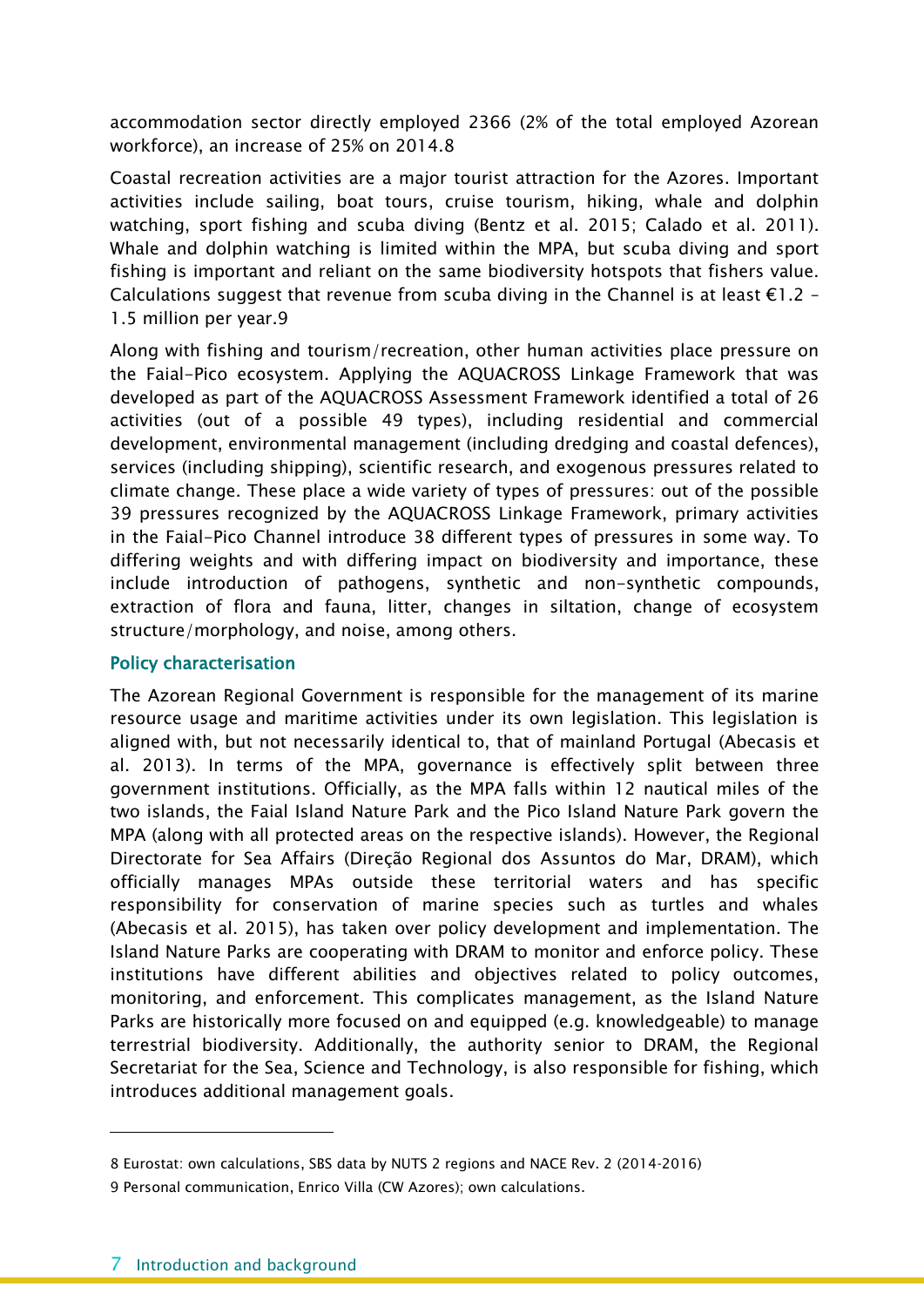International, European, Portuguese, Azorean, and local policies all apply to the Faial-Pico Channel and its management may be further complicated by their diverse goals. At the EU level, overarching biodiversity goals are set by the EU Biodiversity Strategy to 2020, which aims to halt the loss of biodiversity and ecosystem services in the EU by 2020. This also includes specific targets for protection of marine areas and the attainment of the goals of the European Nature Directives: as three smaller areas within the Faial-Pico Channel MPA have been designated under the Habitats Directive as Natura 2000 sites, this also applies. The goals of these policies are aligned with the Marine Strategy Framework Directive and the Maritime Spatial Planning Directive. However, at the same time, other EU level policies such as the Common Fisheries Policy, which whilst aiming for environmentally sustainable fishing also promotes economic growth and fishing that can increase pressure on ecosystems (Rouillard et al. 2017).

This mix of goals and policies is also present at more local levels. The Azores' biodiversity strategy is closely aligned (and reports in line with) the Portuguese Biodiversity Strategy, which in turn is aligned with the EU Biodiversity Strategy to 2020 and the Convention on Biological Diversity (Instituto da Conservação da Natureza e das Florestas 2015). The Faial-Pico Channel MPA is legislated through an Azorean-level Nature Park legislation, however, this is complicated by the governance overlap described in the previous paragraph. An indication of this overlap is that despite the fact that specific legislation created and consolidated the Island Nature Park conservation areas (including the Faial-Pico Channel), the most recent increase in biodiversity protections were introduced as fishing restrictions rather than under this policy. This mix of international, national, and local level policies, and their diverse policy goals, poses a potential challenge for the management of the Faial-Pico MPA.

#### Stakeholder characterisation

Due to the small spatial size of the Faial-Pico Channel and its relatively small neighbouring population of approx. 30,000, the number and type of stakeholders affecting and affected by the ecosystem are generally local and perhaps know each other on an informal level. Having said that, the transboundary nature of fish and the potential for people to visit and use the ecosystem, such as fishers from other islands, mean some other Azorean stakeholders should be considered. Key stakeholder groups include commercial and recreational fishers and related industry, tourism operators (such as diving operators and other tourism-dependent industry), tourists and recreationalists, scientists, civil society groups (such as local environmental NGOs), other users of the Channel such as the ferry operator Atlanticoline, as well as government ministries and Nature Parks, among others. While the commercial fishing industry has formal representative groups, there are no formal or informal representatives for recreational fishing and only ad hoc representation for tourism operators on the islands. This may be one reason why, despite local government attempts to include stakeholders in management discussions, the most recent participatory process (preceding Ordinance no. 53/2016) was limited in length and was missing key stakeholders from recreational fishing, tourism, and the wider society. [Figure 2](#page-8-0) provides an overview of key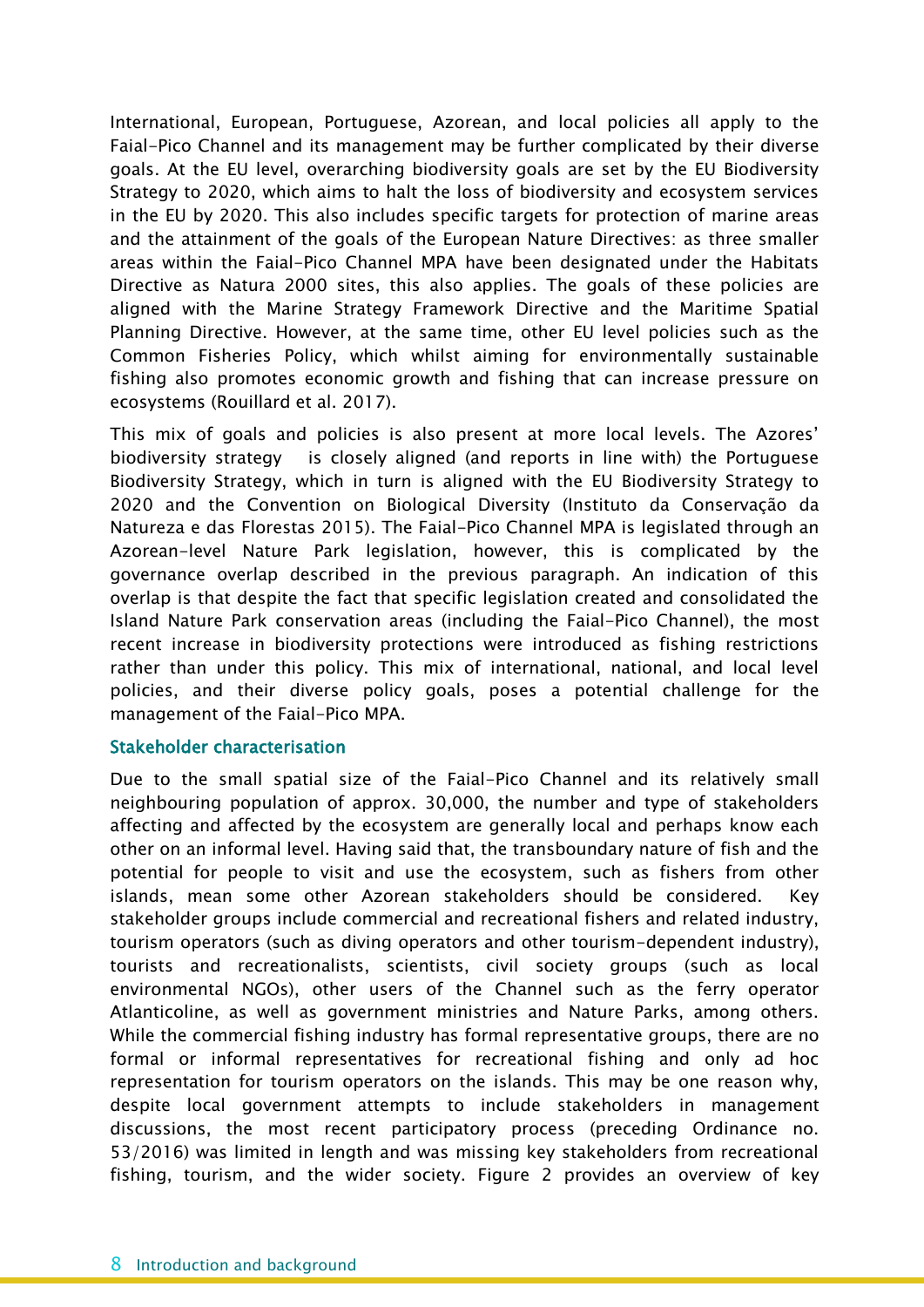stakeholders in the Faial-Pico Channel. It orders them by their level of interest in Faial-Pico Channel MPA management and their influence.



<span id="page-8-0"></span>Figure 2: Stakeholder map of Faial-Pico Channel MPA

#### Overview of approaches

On the basis of a detailed stakeholder assessment to identify all key actors (including institutions, organisations, and individuals) that are relevant for MPA ecosystembased management measures (see above), a series of stakeholder interviews (by phone) have been conducted to understand the current policy and management approach, use of information, and identify relevant ecological and socio-economic data on the Faial-Pico Channel MPA, including data on habitat quality, ecosystem services and associated economic costs and benefits (e.g. tradeoffs between beneficiaries). To provide stakeholders with insights into how the future delivery of ecosystem services might change under alternative management approaches and how this may impact local communities, different potential future scenarios based on existing research will be co-developed and validated with stakeholders. These scenarios will consider different management options and the impacts these have on socio-economic and ecological outcomes, with a particular focus on ecosystem services – and the inevitable tradeoffs between differing beneficiaries. The scenarios will consider management options, such as increased fishing restrictions and MPA alterations. They will also consider governance options, such as stakeholder management of the MPA and the creation of a formal MPA management plan, and the associated impacts these will have on compliance and the long-term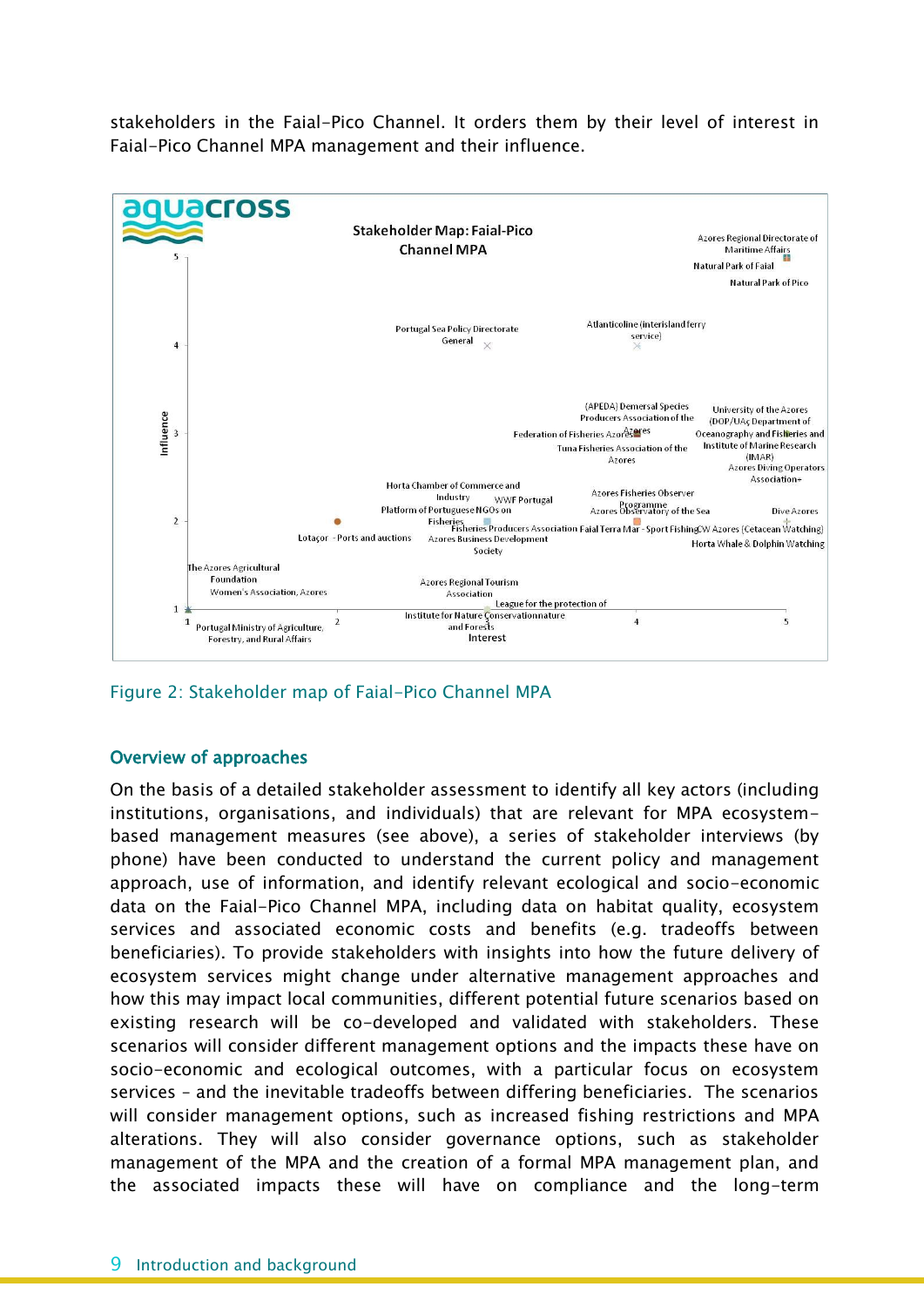sustainability of the management options. Stakeholder based narratives (qualitative, semi-quantitative) will be used to assess management approaches against the baseline.

## 1.2 Solutions proposed (an introduction)

Stakeholders have proposed two main solutions to protect Faial-Pico Channel biodiversity and the sustainability of ecosystem services, whilst at the same time balancing the potentially competing demands of the tourism and fishing sectors. Both suggestions focus on the governance of the Channel. The first proposal is the establishment of a stakeholder working group to manage and monitor the MPA, with representation from all stakeholders. Stakeholders have also suggested a formalising Faial-Pico Channel MPA in the form of a MPA management plan. These solutions will address key issues of compliance, monitoring, incorporating stakeholder views, and integrating scientific and stakeholder knowledge into decision making. They also reflect stakeholders' recognition of shared reliance on the long-term sustainability of the local ecosystem, their interdependence, and their desire to cooperate to solve these solutions together. Changes in spatial fishing restrictions within the Faial-Pico Channel may also be considered, such as increased spatial restrictions.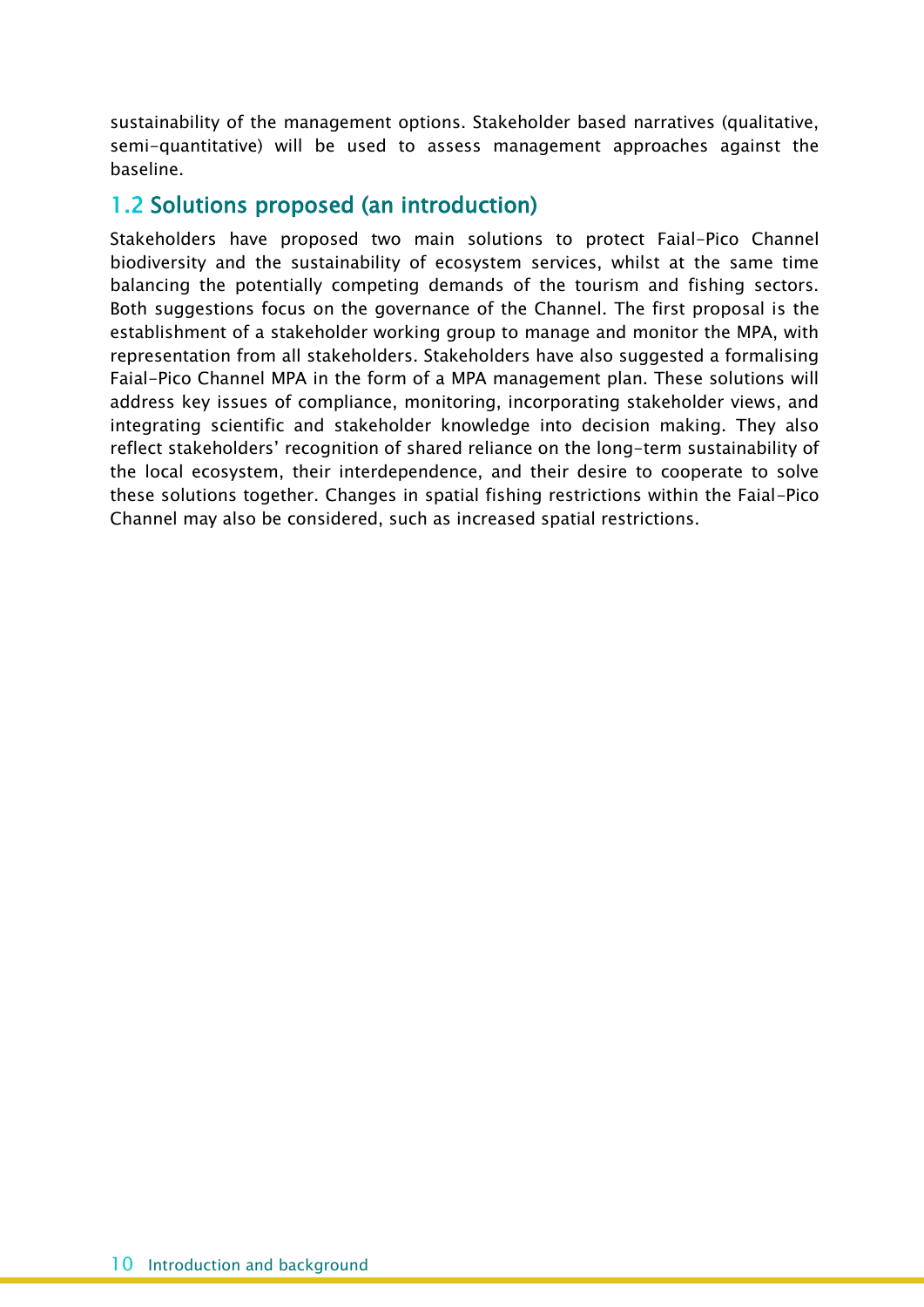## 2 References

- Abecasis, Rita Costa, Nancy Longnecker, Luisa Schmidt, and Julian Clifton. 2013. 'Marine Conservation in Remote Small Island Settings: Factors Influencing Marine Protected Area Establishment in the Azores'. JMPO Marine Policy 40:1–9.
- Afonso, P, M Schmiing, M Santos, H Diogo, and J Fontes. 2014. 'Áreas Marinhas Protegidas nos Parques Naturais de Ilha do Faial e do Pico, sector Canal: cenários iniciais.' IMAR - Universidade dos Açores, Horta.
- Bentz, Julia, António Rodrigues, Philip Dearden, Helena Calado, and Fernando Lopes. 2015. 'Crowding in Marine Environments: Divers and Whale Watchers in the Azores'. Ocean & Coastal Management 109 (June):77–85. https://doi.org/10.1016/j.ocecoaman.2015.03.001.
- Benzaken, Dominique, and Yves Renard. 2011. 'Future Directions for Biodiversity Action in Europe Overseas'.
- Calado, H, K Ng, P Borges, F Alves, and L Sousa. 2011. 'Climate Change and Coastal Tourism in Azores Archipelago'. In Disappearing Destinations: Climate Change and the Future Challenges for Coastal Tourism, 296. UK and USA: CAB Intl.
- Diogo, Hugo, and João G. Pereira. 2013. 'Recreational Boat Fishing Pressure on Fish Communities of the Shelf and Shelf Break of Faial and Pico Islands (Azores Archipelago): Implications for Coastal Resource Management'. Acta Ichthyologica Et Piscatoria 43 (4):267–76. https://doi.org/10.3750/AIP2013.43.4.02.
- Instituto da Conservação da Natureza e das Florestas. 2015. 'Portugal Fifth National Report to the Convention on Biodiversity'. https://www.cbd.int/doc/world/pt/pt-nr-05-pt.pdf.
- Madruga, Luisa, Francisco Wallenstein, and José Manuel N. Azevedo. 2016. 'Regional Ecosystem Profile – Macaronesian Region'. BEST Ecosystem Profile. European Commission. http://ec.europa.eu/environment/nature/biodiversity/best/pdf/bestecosystem\_profile\_macaronesia\_2016.pdf.
- MarBEF Data System. 2006. 'Faial-Pico Channel, Azores'. 2006. http://www.marbef.org/data/sitedetails.php?id=12909.
- Message from Reunion Island. 2008. 'Message from the Conference "The European Union and Its Overseas Entities: Strategies to Counter Climate Change and Biodiversity Loss", Reunion Island, 7-11 July, 2008'.

http://ec.europa.eu/environment/nature/biodiversity/best/pdf/message\_from\_reunion\_isl and.pdf.

- Ojamaa, Priit. 2015. 'Fisheries in Azores'. European Parliament. http://www.europarl.europa.eu/RegData/etudes/STUD/2015/540355/IPOL\_STU(2015)540 355\_EN.pdf.
- OSPAR Commission. 2016. 'Faial-Pico Channel Marine Protected Area (OSPAR)'. OSPAR. 2016.

http://mpa.ospar.org/accueil\_ospar/fiches\_didentite\_des\_amp/fiche\_didentite\_dune\_amp? wdpaid=555556986&gid=1512&lg=0.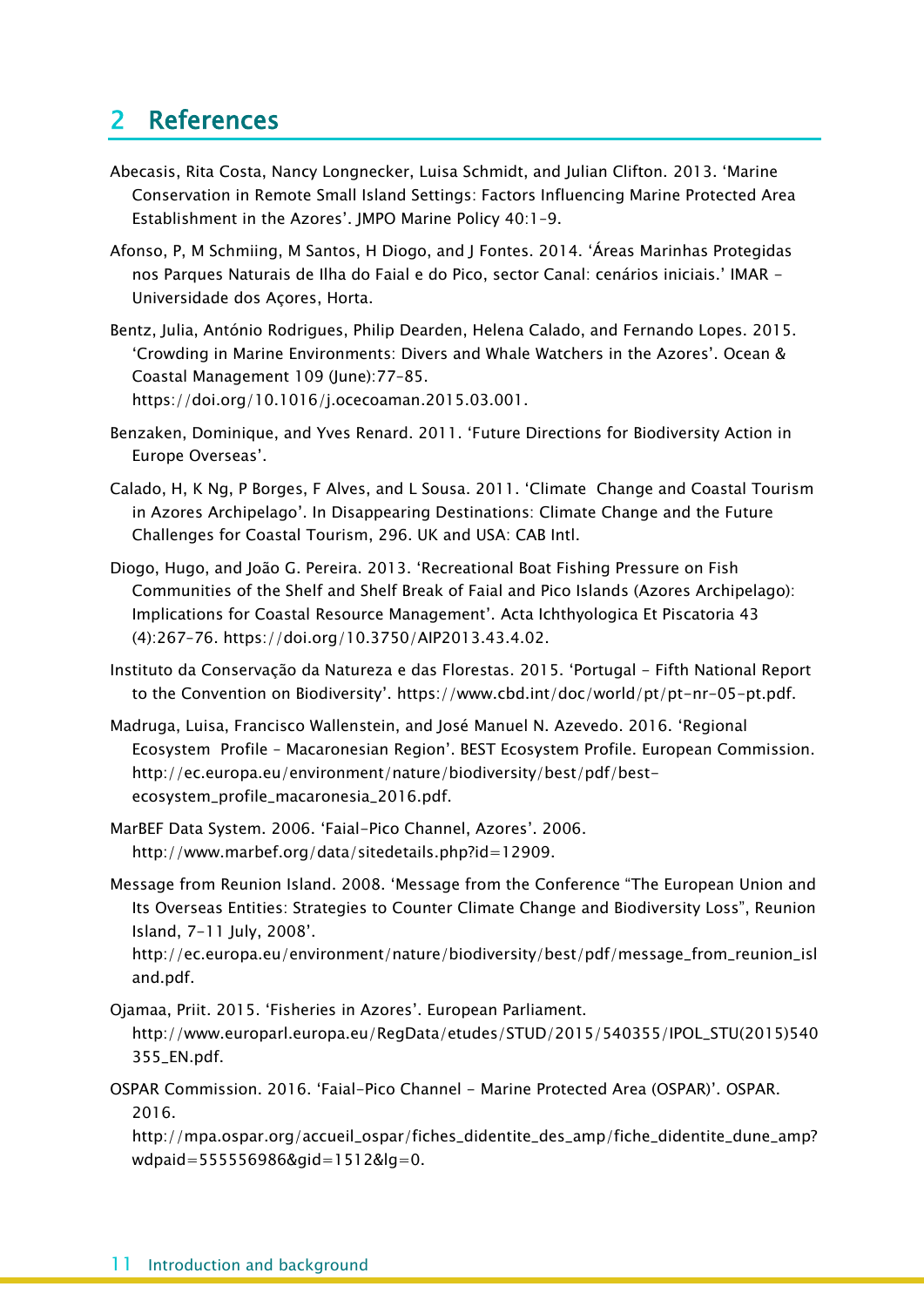Rouillard, Josselin, Manuel Lago, Katrina Abhold, Lina Röschel, Terri Kafyeke, Verena Mattheiß, and Helen Klimmek. 2017. 'Protecting Aquatic Biodiversity in Europe: How Much Do EU Environmental Policies Support Ecosystem-Based Management?' Ambio, June, 1–10. https://doi.org/10.1007/s13280-017-0928-4.

Statistics Portugal. 2017. 'Statistics Portugal Website'. www.ine.pt/.

STECF. 2014. 'The Economic Performance of the EU Fish Processing Industry'. STECF-14-21. Luxembourg: Publications Office of the European Union.

———. 2016. The 2016 Annual Economic Report on the EU Fishing Fleet. https://stecf.jrc.ec.europa.eu/documents/43805/1481615/2016-07\_STECF+16-11+- +AER+2016\_JRC103591.pdf.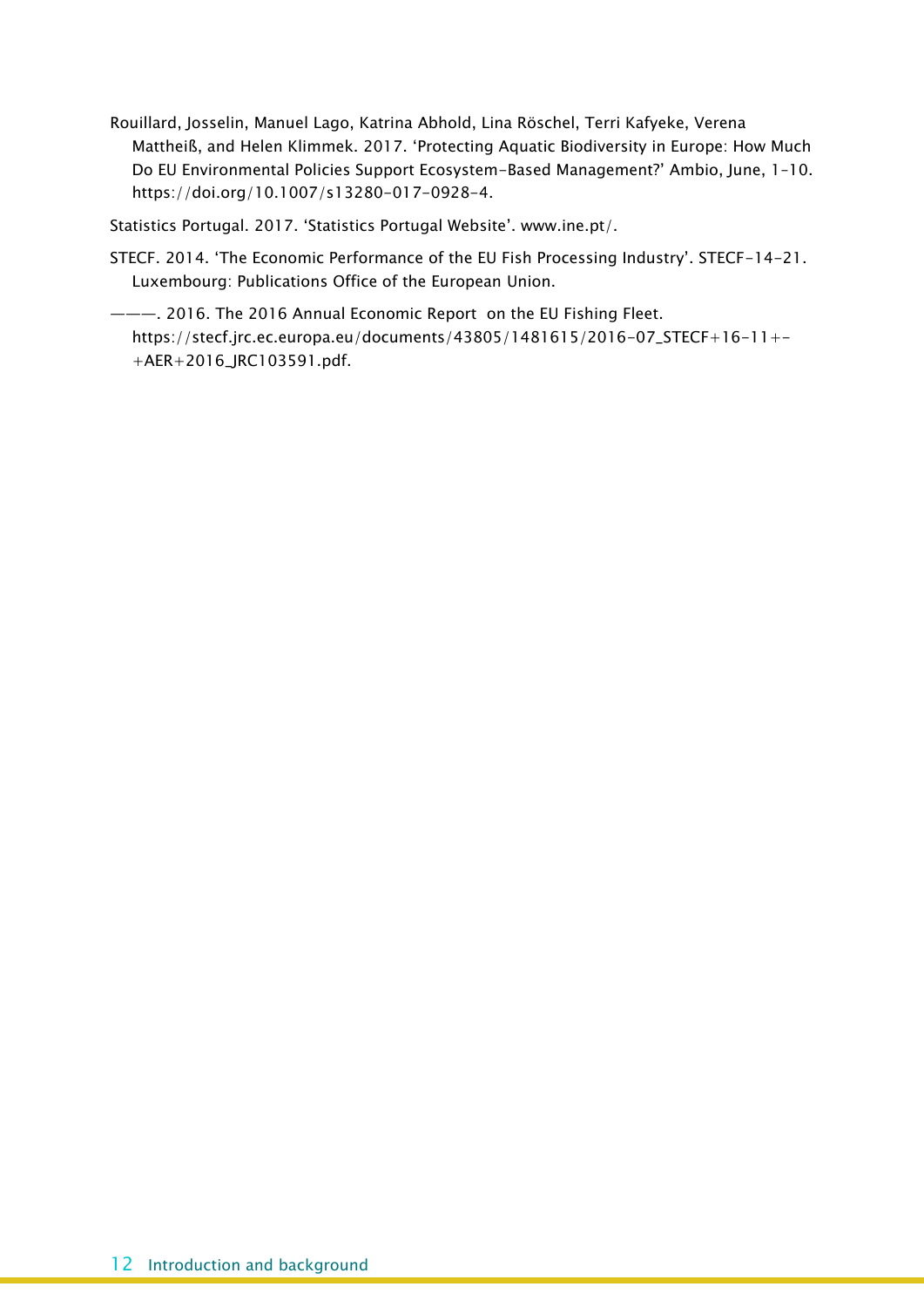## 3 About AQUACROSS

Knowledge, Assessment, and Management for AQUAtic Biodiversity and Ecosystem Services aCROSS EU policies (AQUACROSS) aims to support EU efforts to protect aquatic biodiversity and ensure the provision of aquatic ecosystem services. Funded by Europe's Horizon 2020 research programme, AQUACROSS seeks to advance knowledge and application of ecosystem-based management (EBM) for aquatic ecosystems to support the timely achievement of the EU 2020 Biodiversity Strategy targets.

Aquatic ecosystems are rich in biodiversity and home to a diverse array of species and habitats, providing numerous economic and societal benefits to Europe. Many of these valuable ecosystems are at risk of being irreversibly damaged by human activities and pressures, including pollution, contamination, invasive species, overfishing and climate change. These pressures threaten the sustainability of these ecosystems, their provision of ecosystem services and ultimately human well-being.

AQUACROSS responds to pressing societal and economic needs, tackling policy challenges from an integrated perspective and adding value to the use of available knowledge. Through advancing science and knowledge; connecting science, policy and business; and supporting the achievement of EU and international biodiversity targets, AQUACROSS aims to improve ecosystembased management of aquatic ecosystems across Europe.

The project consortium is made up of sixteen partners from across Europe and led by Ecologic Institute in Berlin, Germany.